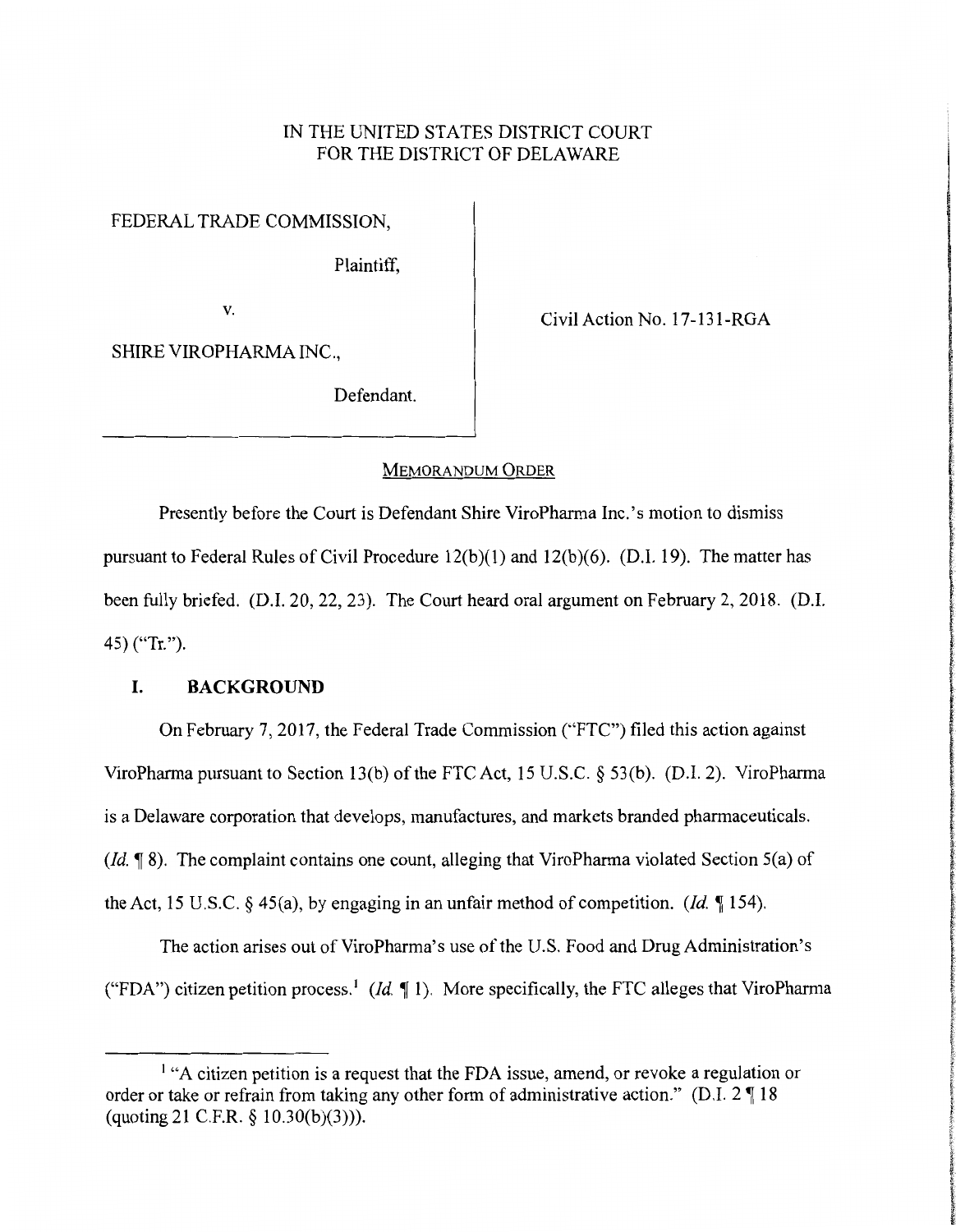used the FDA's citizen petition process to maintain its monopoly on Vancocin Capsules.<sup>2</sup> (*Id.*). The FTC maintains that ViroPharma's meritless petitioning activity "harmed competition and consumer welfare by obstructing and delaying the FDA approval process for a generic version of Vancocin." *(Id.* 144).

The complaint alleges that ViroPharma "inundated the FDA with regulatory and court filings—forty-six in all." *(Id.*  $\llbracket 1$ ). The filings occurred between March 2006 and April 2012.<sup>3</sup> *(Id.*  $\llbracket$  49). They are listed at paragraph 118 of the complaint. The filings include twenty-four citizen petition filings, eighteen public comments, a Supplemental New Drug Application, and three lawsuits. *(Id.).* 

The FTC seeks a permanent injunction and other equitable relief.

# **II. LEGALSTANDARDS**

# **A. Rule 12(b)(l)**

A court must grant a motion to dismiss pursuant to Rule  $12(b)(1)$  if it lacks subject matter jurisdiction to hear a claim. *In re Schering Plough Corp. Intron/Temodar Consumer Class Action,* 678 F.3d 235, 243 (3d Cir. 2012). "In evaluating a Rule 12(b)(l) motion, a court must first determine whether the movant presents a facial or factual attack." *Id.* "In reviewing a facial challenge, which contests the sufficiency of the pleadings, the court must only consider the allegations of the complaint and documents referenced therein and attached thereto, in the light most favorable to the plaintiff." *Id.* In this case, ViroPharma's Rule 12(b)(1) arguments

<sup>&</sup>lt;sup>2</sup> Vancocin is a drug used to treat gastrointestinal infection. (D.I.  $2 \text{ }\mathbb{I}$  1, 30).

<sup>&</sup>lt;sup>3</sup> Specifically, ViroPharma made its initial citizen petition filing on March 17, 2006. (D.I.  $2 \sqrt{\frac{118}{118}}$ . ViroPharma made its final filing, the last of three lawsuits against the FDA, on April 13, 2012. *(Id.).*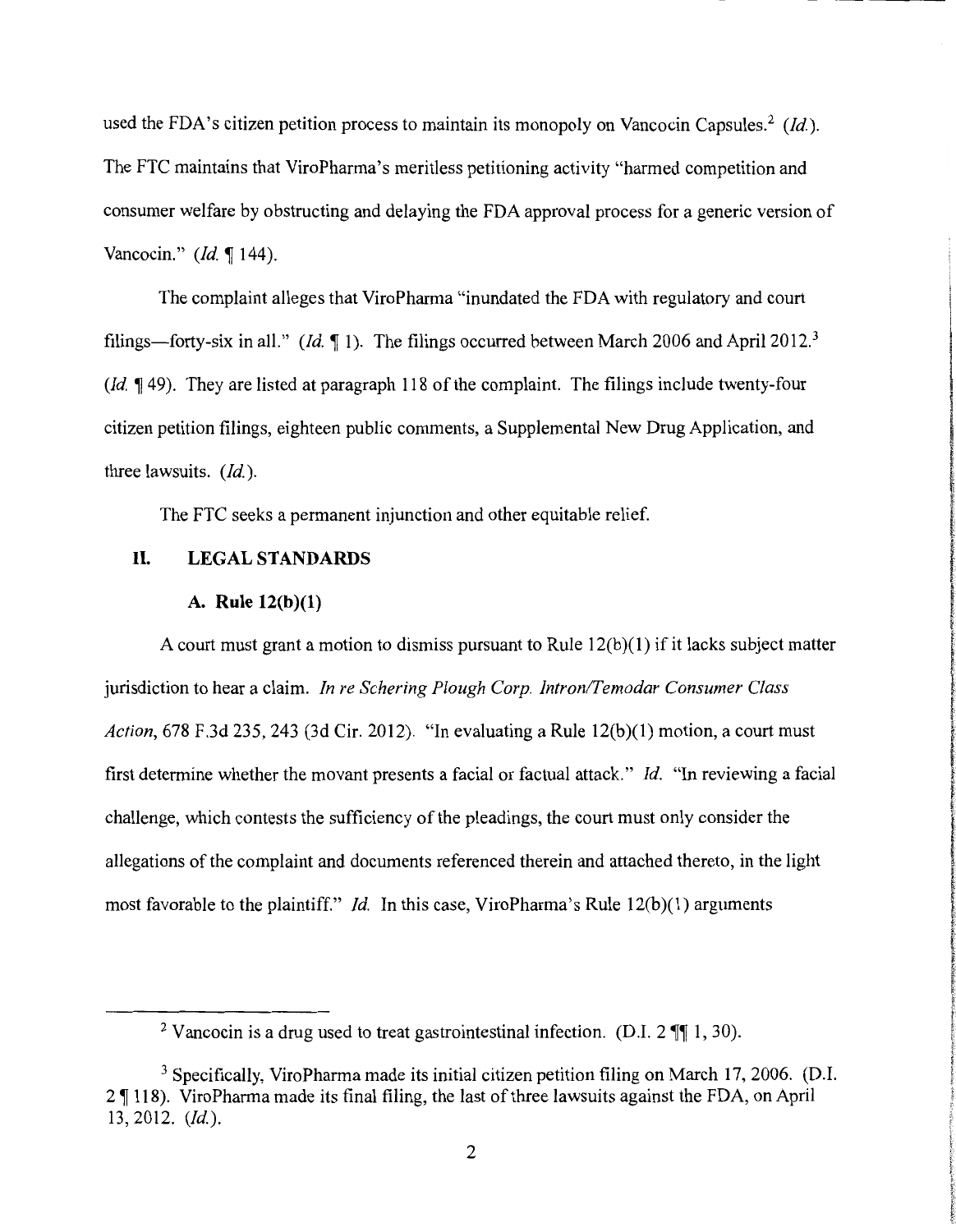constitute a "facial attack" because ViroPharma contends the complaint lacks sufficient factual allegations to establish jurisdiction. *See id* 

"In evaluating whether a complaint adequately pleads the elements of standing, courts apply the standard of reviewing a complaint pursuant to a Rule  $12(b)(6)$  motion ...." *Id.; see also Baldwin v. Univ. of Pittsburgh Med Ctr.,* 636 F.3d 69, 73 (3d Cir. 2011) ("A dismissal for lack of statutory standing is effectively the same as a dismissal for failure to state a claim."). That standard is set forth below. "With respect to  $12(b)(1)$  motions in particular, [however,] [t]he plaintiff must assert facts that affirmatively and plausibly suggest that the pleader has the right he claims (here, the right to jurisdiction), rather than facts that are merely consistent with such a right." *Jn re Schering,* 678 F.3d at 244 (citation omitted).

# **B.** Rule 12(b)(6)

In reviewing a motion to dismiss pursuant to Rule  $12(b)(6)$ , the Court must accept the complaint's factual allegations as true. *See Bell At!. Corp. v. Twombly,* 550 U.S. 544, 555-56 (2007). Rule 8(a) requires "a short and plain statement of the claim showing that the pleader is entitled to relief." *Id.* at 555. The factual allegations do not have to be detailed, but they must provide more than labels, conclusions, or a "formulaic recitation" of the claim elements. *Id*  ("Factual allegations must be enough to raise a right to relief above the speculative level  $\dots$  on the assumption that all the allegations in the complaint are true (even if doubtful in fact).").

Moreover, there must be sufficient factual matter to state a facially plausible claim to relief. *Ashcroft v. Iqbal,* 556 U.S. 662, 678 (2009). The facial plausibility standard is satisfied when the complaint's factual content "allows the court to draw the reasonable inference that the defendant is liable for the misconduct alleged." *Id.* "In deciding a Rule 12(b)(6) motion, a court must consider only the complaint, exhibits attached to the complaint, matters of public record, as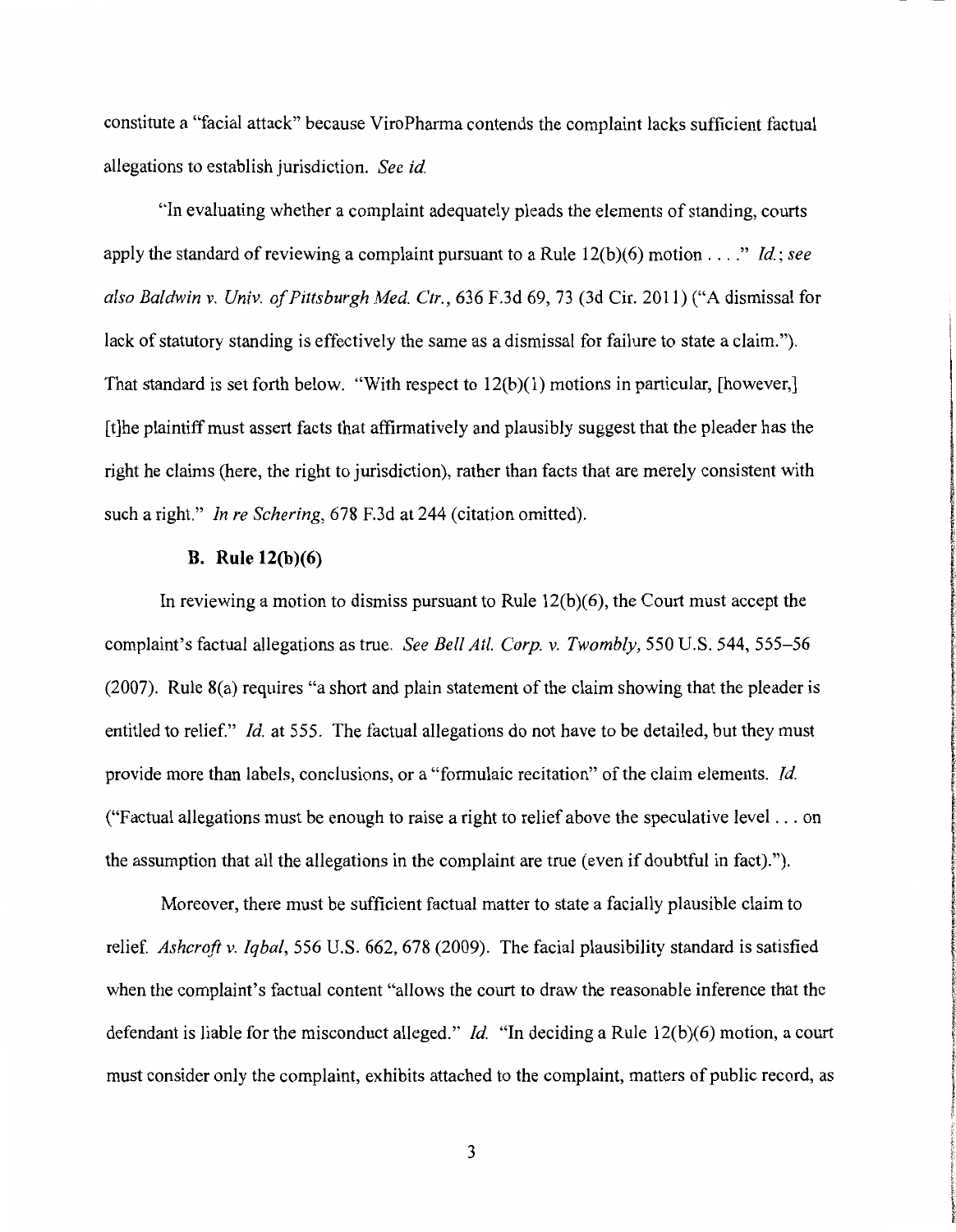well as undisputedly authentic documents if the complainant's claims are based upon these documents." *Mayer v. Belichick,* 605 F.3d 223, 230 (3d Cir. 2010).

# **III. DISCUSSION**

ViroPharma makes two principal arguments in its motion to dismiss. First, it argues the

FTC has failed to plead the facts necessary to invoke its authority under Section 13(b) of the Act.

(D.I. 20 at 17). Second, it argues ViroPharma's alleged conduct is immune from challenge under

the *Noerr-Pennington* doctrine. *(Id.* at 26).

# **A. Section 13(b)**

ViroPharma's first argument raises what appear to be novel questions in regard to the

proper interpretation of Section 13(b) of the FTC Act. Section 13(b) provides in relevant part:

(b) Whenever the Commission has reason to believe--

(1) that any person, partnership, or corporation is violating, or is about to violate, any provision of law enforced by the Federal Trade Commission, and

(2) that the enjoining thereof pending the issuance of a complaint by the Commission and until such complaint is dismissed by the Commission or set aside by the court on review, or until the order of the Commission made thereon has become final, would be in the interest of the public-

the Commission by any of its attorneys designated by it for such purpose may bring suit in a district court of the United States to enjoin any such act or practice. Upon a proper showing that, weighing the equities and considering the Commission's likelihood of ultimate success, such action would be in the public interest, and after notice to the defendant, a temporary restraining order or a preliminary injunction may be granted without bond: Provided, however, That if a complaint is not filed within such period (not exceeding 20 days) as may be specified by the court after issuance of the temporary restraining order or preliminary injunction, the order or injunction shall be dissolved by the court and be of no further force and effect: *Provided further, That in proper cases the Commission may seek, and after proper proof, the court may issue, a permanent injunction.*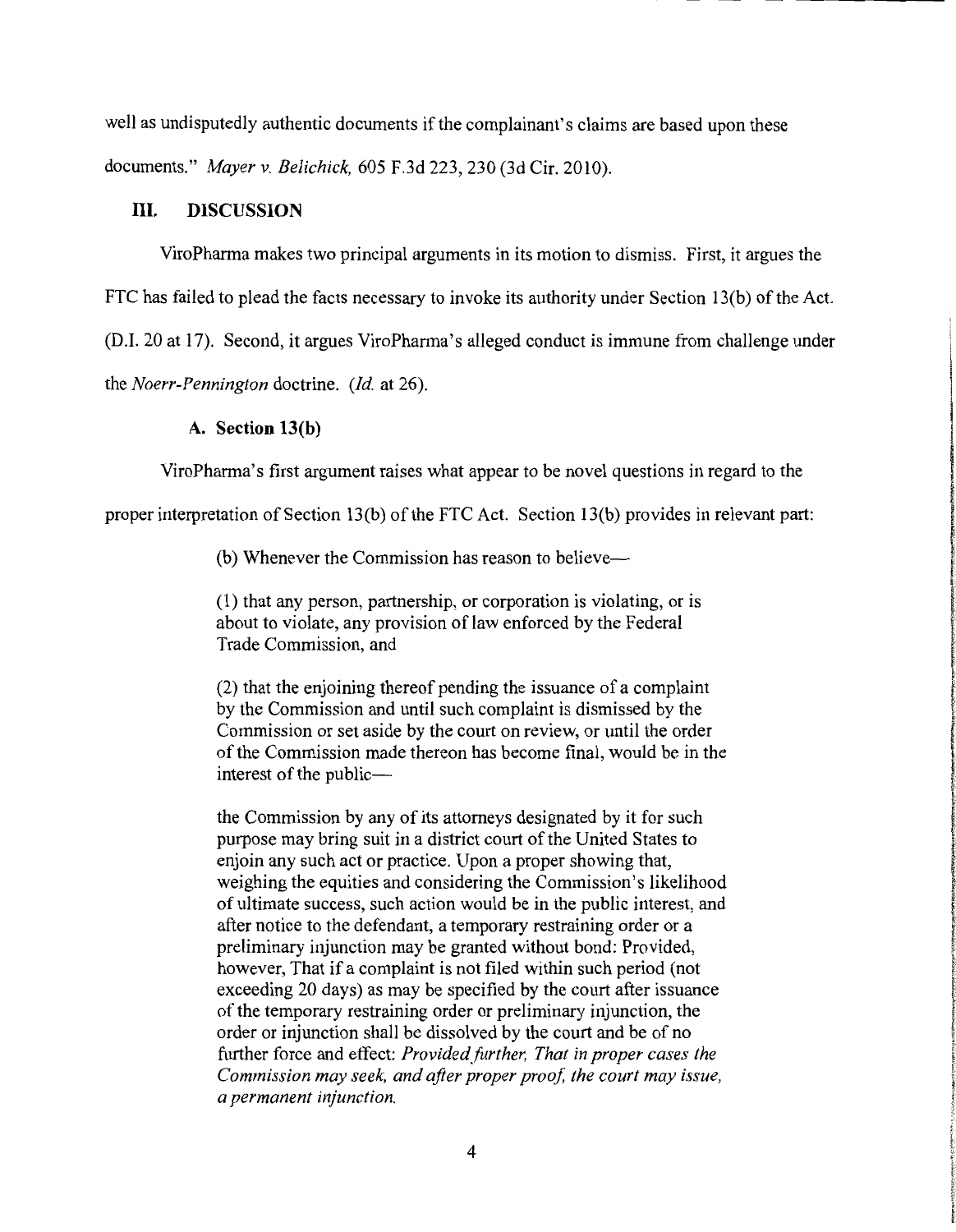15 U.S.C. § 53(b) (2012) (emphasis added).

"The first proviso authorizes the FTC to seek, and district courts to grant, preliminary relief in aid of administrative proceedings." *FT.C. v. Commonwealth Mktg. Grp., Inc.,* 72 F. Supp. 2d 530, 535 (W.D. Pa. 1999) (citations omitted). "The second proviso<sup>4</sup> authorizes the FTC to seek, and district courts to grant, permanent injunctions without the FTC's initiating the administrative proceedings prerequisite to a grant of relief under the first proviso." *Id.* (citing *FT.* C. *v. HN Singer, Inc.,* 668 F.2d 1107, 1110 (9th Cir. 1982)); *see also United States v. JS* & *A Grp., Inc.,* 716 F.2d 451, 457 (7th Cir. 1983) (holding that Section 13(b) authorizes the FTC to seek permanent injunctive relief "irrespective of whether a Commission proceeding regarding the alleged violations is pending or contemplated"). There is no dispute the FTC brought the present action pursuant to the second proviso.

The first issue raised by the parties' 13(b) arguments relates to whether the second proviso constitutes an independent grant of authority for the FTC to file suit in federal court. More specifically, at issue is whether the language in  $(b)(1)$ , "is violating, or is about to violate," applies to cases where the FTC seeks a permanent injunction pursuant to the second proviso.<sup>5</sup>

ViroPharma argues the (b)(l) language applies. *(See* D.I. 23 at 7). The FTC, on the other hand, suggests that because courts have held that (b)(2) does not apply to cases brought under the second proviso, it makes sense that neither would  $(b)(1)$  apply in such cases. (D.I. 22 at 16

<sup>&</sup>lt;sup>4</sup> I refer to this proviso as either the "second proviso" or the "permanent injunction proviso."

<sup>&</sup>lt;sup>5</sup> The only case of which I am aware to touch on this issue, which the FTC cited in the briefing, is *FT.* C. *v. Virginia Homes Manufacturing Corp.,* 509 F. Supp. 51 (D. Md. 1981 ). In that case, the court noted, "A careful reading of s 13(b) lends some credence to th[e] view" that the "'is ... or is about to' language is not directed at the district court's power to grant permanent injunctions." *Id.* at 56. The court ultimately did not decide, however, whether that language is properly understood to apply to cases brought under the permanent injunction proviso because the FTC had alleged an ongoing violation of law. *Id.* at 56–57. The FTC has not done so here.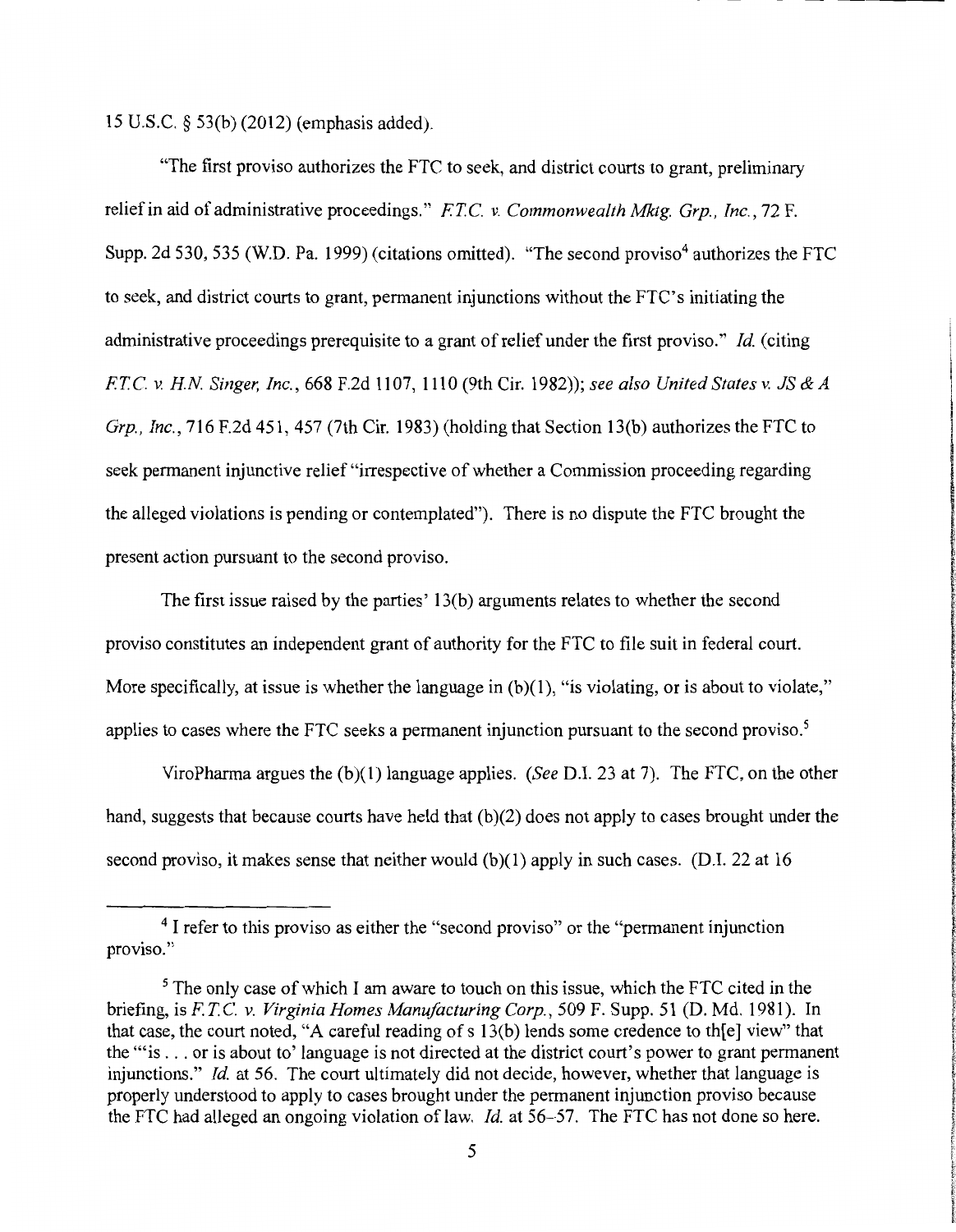(citing *JS* & *A Grp.,* 716 F.2d at 456; *Singer,* 668 F.2d at 1110-11; *Commonwealth Mktg. Grp.,*  72 F. Supp. 2d at 535-36); *see also* Tr. at 40:13-23).

I disagree. Although courts have held that  $(b)(2)$  does not apply when the FTC seeks a permanent injunction pursuant to the second proviso, *e.g., Singer*, 668 F.2d at 1110,<sup>6</sup> I do not think that means the second proviso serves as a stand-alone grant of authority for the FTC to file suit in federal court whenever it seeks permanent injunctive relief. In my opinion, the FTC's interpretation is belied by the plain language of the statute.

"[T]he starting point for interpreting a statute is the language of the statute itself." *Mitchell v. Horn,* 318 F.3d 523, 535 (3d Cir. 2003 ). Here, Section 13(b) provides that the FTC, in certain circumstances, *"may bring suit* in a district court of the United States." 15 U.S.C. § 53(b) (emphasis added). It goes on to state that "in proper cases the Commission *may seek ...* <sup>a</sup> permanent injunction." *Id.* (emphasis added). "It is a well-established canon of statutory interpretation that the use of different words or terms within a statute demonstrates that Congress intended to convey a different meaning for those words." *S.E.C. v. McCarthy,* 322 F.3d 650, 656 (9th Cir. 2003) (citations omitted). Accordingly, "may bring suit" ought not to have the same meaning as "may seek." I think the statutory language is unambiguous in that "may bring suit" refers to the FTC's authority to file suit in federal court, whereas "may seek" refers to the FTC's authority, once it is properly in federal court, to seek a particular remedy, that is, a permanent injunction. Thus, I agree with ViroPharma that if Congress intended for the permanent

<sup>&</sup>lt;sup>6</sup> In so doing, one court explained, "Preliminary relief and a permanent injunction are entirely different animals, and here Congress clearly intended that each be governed by a separate statutory provision." *JS* & *A Grp.,* 716 F.2d at 456. That reasoning would seem to suggest that neither does  $(b)(1)$  apply to cases brought under the second proviso. For the reasons explained here, however, I do not think such an interpretation would be a proper reading of the statute.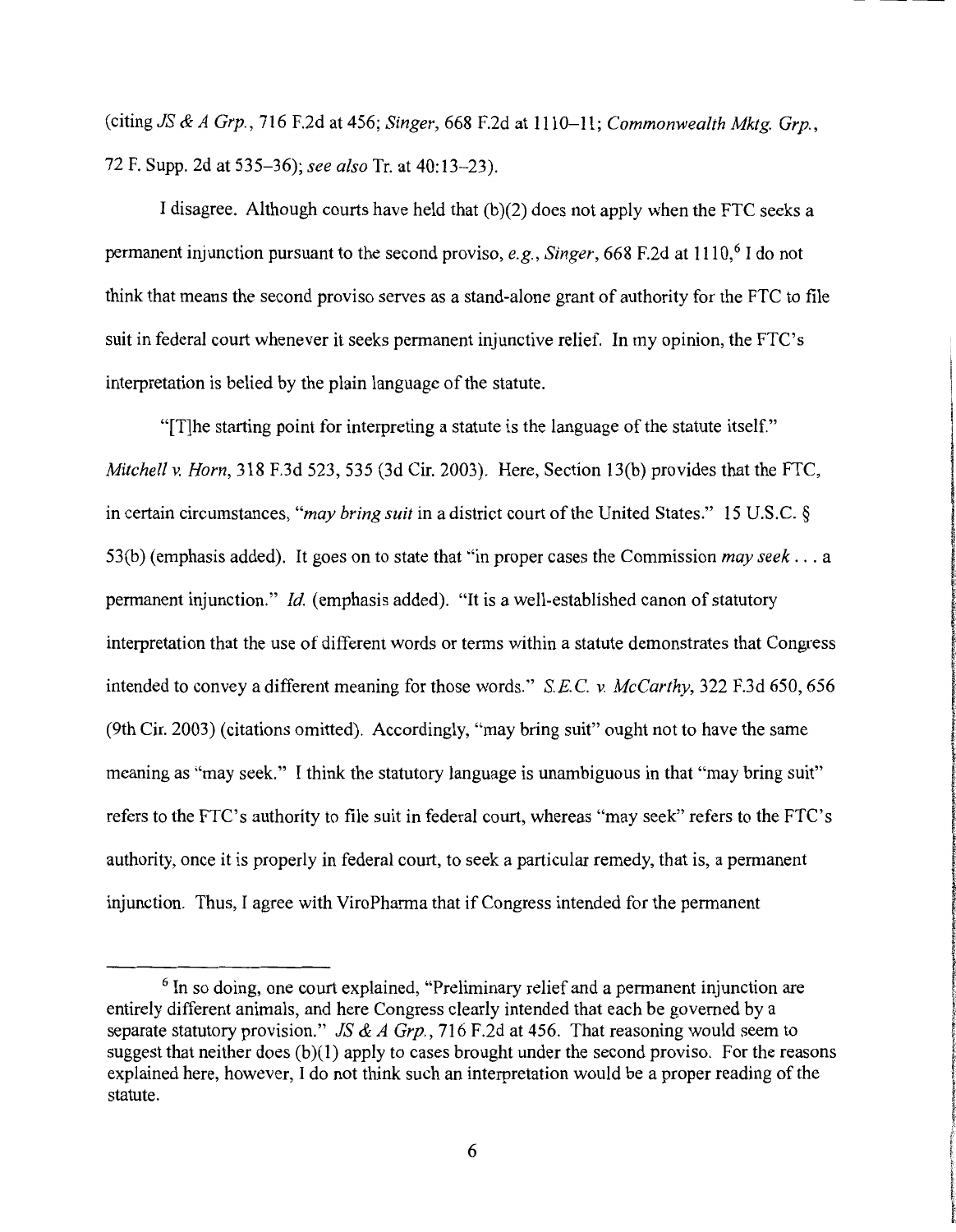injunction proviso to be an independent grant of authority, it would have used the language "may bring suit," rather than "may seek."

More generally, I do not think the second proviso seems like a grant of authority to bring suit. First and foremost, Section 13(b) grants the FTC authority to file suit to seek a temporary restraining order or a preliminary injunction. It later states, *"Provided further,* That in proper cases the Commission may seek ... a permanent injunction." 15 U.S.C. § 53(b). In my opinion, the structure of the statute suggests that the permanent injunction proviso is subject to the language that precedes it. In other words, the way the second proviso follows from the first, demonstrates that the second proviso applies to cases already in federal court pursuant to the first proviso.

Accordingly, I think the FTC's ability to seek a permanent injunction in this case is dependent on its having reason to believe ViroPharma "is violating, or is about to violate" a law enforced by the FTC, which is a prerequisite to the FTC's ability to bring suit in the first place.

The limited legislative history supports this conclusion. "Section 13(b) was enacted as part of the Trans-Alaska Pipeline Act, P.L. 93-153, but was originally a part of the Senate bill for the Federal Trade Improvement Act of 1973, P.L. 93-637." *Singer,* 668 F.2d at 1110. The Senate Report on that bill explained the intent of Section 13(b) as follows:

> This section would permit the Commission to obtain either a preliminary or permanent injunction through court procedures initiated by its own attorneys against any act or practice which is unfair or deceptive to a consumer, and thus prohibited by section 5 of the Federal Trade Commission Act. The purpose of section 210 is to permit the Commission to bring an immediate halt to unfair or deceptive acts or practices when to do so would be in the public interest. At the present time such practices might continue for several years until agency action is completed. Victimization of American consumers should not be so shielded.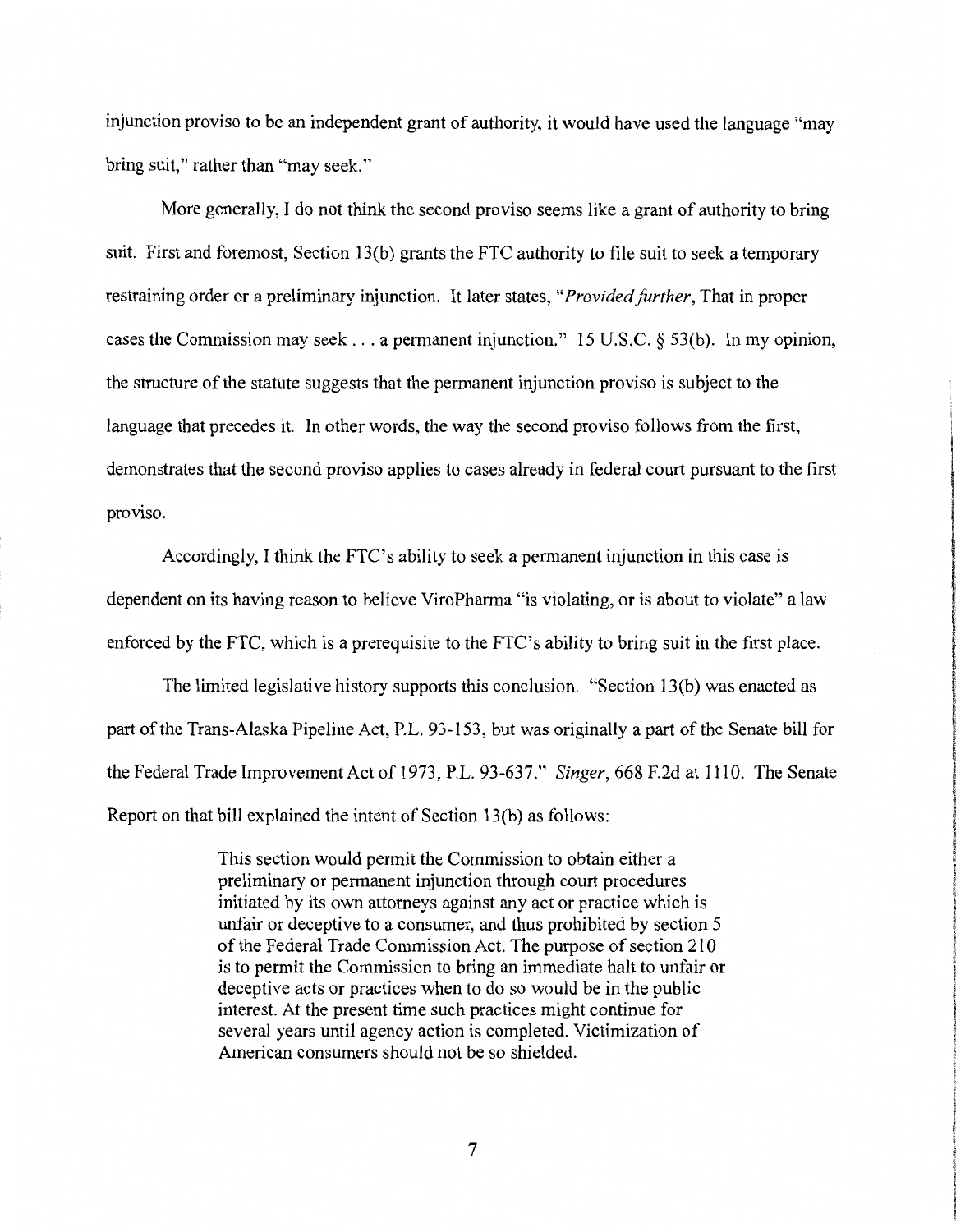Section 210 authorizes the granting of a temporary restraining order or a preliminary injunction without bond pending the issuance of a complaint by the Commission under section 5, and until such complaint is dismissed by the Commission or set aside by the court on review, or until the order of the Commission made thereon has become final within the meaning of section 5. The test the Commission would have to meet in order to secure this injunctive relief is similar to the test it must already meet when attempting to secure an injunction against false advertising of food, drugs, devices, or cosmetics. (See 15 USC 53(a).)

Provision is also made in section 210 for the Commission to seek and, after a hearing, for a court to grant a permanent injunction. This will allow the Commission to seek a permanent injunction when a court is reluctant to grant a temporary injunction because it cannot be assured of a early hearing on the merits. Since a permanent injunction could only be granted after such a hearing, this will assure the court of the ability to set a definite hearing date. Furthermore, the Commission will have the ability, in the routine fraud case, to merely seek a permanent injunction in those situations in which it does not desire to further expand upon the prohibitions of the Federal Trade Commission Act through the issuance of a cease-and-desist order. Commission resources will be better utilized, and cases can be disposed of more efficiently.

S. Rep. 93-151, at 30-31 (1973). The Senate Report indicates that Congress intended for Section 13(b) to address violations requiring quick or immediate action by a federal district court. Thus, that the FTC must, to seek permanent injunctive relief, have reason to believe ViroPharma "is violating, or is about to violate" a law enforced by the FTC, is further supported by the legislative history.

Having concluded that the permanent injunction proviso is not an independent grant of authority for the FTC to bring suit, I now move on to the second issue raised by the parties' 13(b) arguments. That issue relates to the proper interpretation of the language from (b)(l), "is about to violate." There does not appear to be any dispute that the FTC has not alleged that ViroPharma "is violating" a law enforced by the FTC.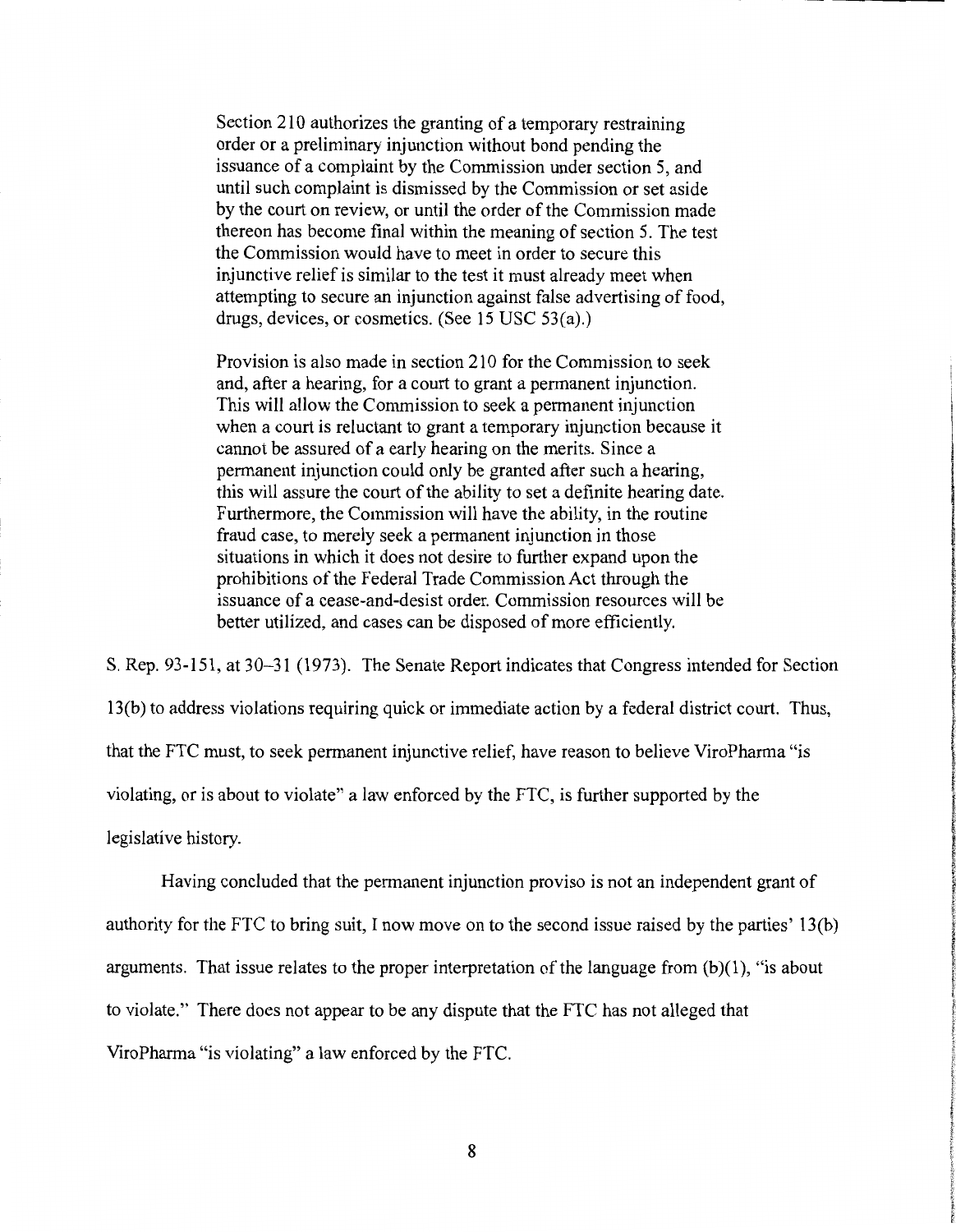In opposing ViroPharma's motion to dismiss, the FTC argues that "is about to violate" is properly understood to mean that a past violation of law is "likely to recur" or "there exists some cognizable danger of recurrent violation." *(See D.I. 22 at 16)*. More specifically, the FTC maintains, "Courts have consistently treated the 'is violating, or is about to violate' language in Section 13(b) as equivalent to the general standard for awarding injunctive relief set forth by the Supreme Court in *United States v. W.T. Grant Co.,* 345 U.S. 629 (1953)."<sup>7</sup>*(Id.).* Accordingly, argues the FTC, this Court should apply that standard and find the complaint adequately alleges that ViroPharma's misconduct is likely to recur.8 *(See id.* at 19-22). The FTC cites *Evans Products Co.,* 775 F.2d 1084 (9th Cir. 1985) and *FT.C. v. Accusearch Inc.,* 570 F.3d 1187 (10th Cir. 2009), among others.

In my opinion, the FTC's reliance on those cases is misplaced. While the courts in *Evans Products* and *Accuse arch* applied a likelihood of recurrence standard, they did so in deciding whether a district court had properly granted or denied injunctive relief, not whether the FTC had

<sup>7</sup>The FTC cites *S.E.* C. *v. Richie,* 2008 WL 2938678 (C.D. Cal. May 9, 2008), for the proposition that to not interpret "is violating, or is about to violate" as equivalent to the permanent injunction standard "would be illogical because this would create situations when the [agency] has made a showing that it can obtain injunctive relief but does not have standing to sue for such relief." (D.I. 22 at 18 (quoting *Richie,* 2008 WL 2938678, at \*9)). While I appreciate the argument, I see no reason why I should ignore the plain language of the statute, which authorizes the FTC to file suit in federal court only if it has reason to believe a corporation "is violating, or is about to violate" a provision of law enforced by the FTC.

<sup>&</sup>lt;sup>8</sup> Alternatively, the FTC argues that, even absent a likelihood of recurrence, the FTC may bring suit in federal court to obtain monetary equitable relief, such as restitution and disgorgement. (D.I. 22 at 26). While "courts have consistently held that the unqualified grant of statutory authority to issue an injunction under [S]ection 13(b) carries with it the full range of equitable remedies," FTC *v. Bronson Partners LLC,* 654 F.3d 359, 365 (2d Cir. 2011) (citations omitted) (alteration in original), I agree with ViroPharma that the FTC confuses the court's ability to award a particular remedy in the absence of a likelihood of recurrence with the FTC's authority to bring suit in the first place. All the cases to which the FTC cites to support its position relate to the court's ability to award other equitable remedies absent a likelihood of recurrence, not to whether the FTC is properly in federal court.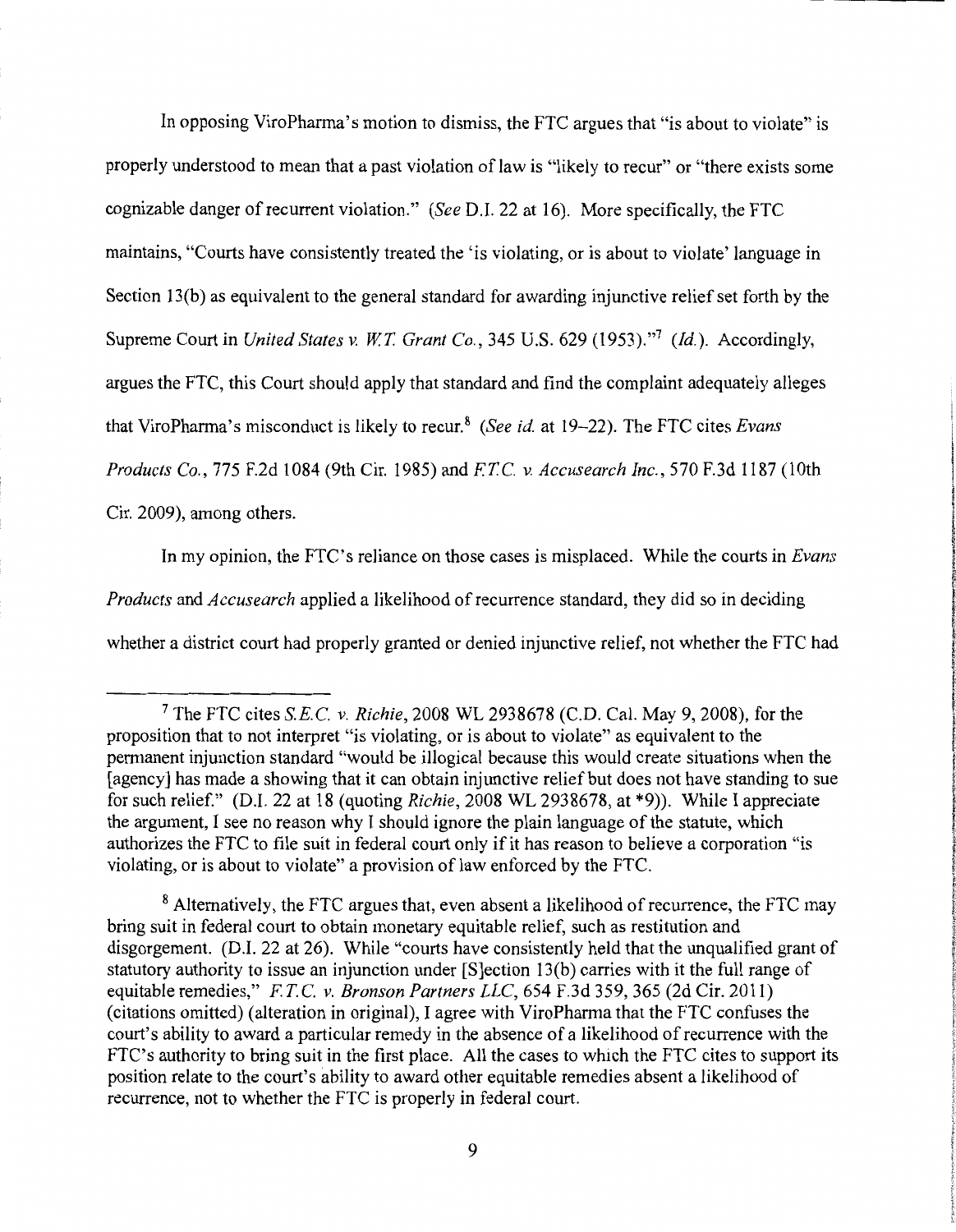adequately pled, at the motion to dismiss stage, that the defendants were violating or were about to violate the law. *See Evans Products,* 775 F.2d at 1088 (upholding district court's denial of FTC's motion for preliminary injunction where there was no finding of likelihood of recurrence); *Accusearch*, 570 F.3d at 1201–02 (referring to likelihood of recurrence standard in reviewing district court's decision to grant FTC's motion for permanent injunction).

The FTC also cites two district court cases involving 13(b) at the motion to dismiss stage. They are *FTC. v. Engage-A-Car Services, Inc.,* 1986 WL 15066 (D.N.J. Dec. 18, 1986) and *FTC v. Citigroup Inc.,* 239 F. Supp. 2d 1302 (N.D. Ga. 2001).

I think those cases are similarly inapposite. In *Engage-A-Car,* the defendants moved to dismiss on the basis that the FTC's complaint was "technically deficient in its failure to plead that violations are ongoing or likely to recur ... [and that] the Commission [could not] meet the legal standard for demonstrating likelihood of recurrence." 1986 WL 15066, at \*4. Accordingly, the court addressed whether the complaint alleged facts sufficient to support an inference that the FTC was entitled to the injunctive relief it sought.<sup>9</sup> See id. at \*4–5. That inquiry included considering whether the complaint alleged facts supporting an inference that the defendants' violations were likely to recur. *Id.* at \*5. The court did not appear to consider or interpret the language, "is violating, or is about to violate."

In *Citigroup,* the defendants moved to dismiss for lack of subject matter jurisdiction, alleging the complaint "fail[ed] to assert the FTC's entitlement to injunctive relief." 239 F.

<sup>9</sup> I note the court in *Engage-A-Car* initially framed the defendants' argument as follows: "[T]he FTC has failed to allege [either defendant] is violating or is about to violate any law enforced by the FTC in accordance with Section 13(b)." 1986 WL 15066, at \*1. As explained above, however, the court went on to discuss and address the defendants' argument in more detail. That discussion shows the defendants challenged the complaint on the basis that it did not allege facts sufficient to justify the relief sought by the FTC.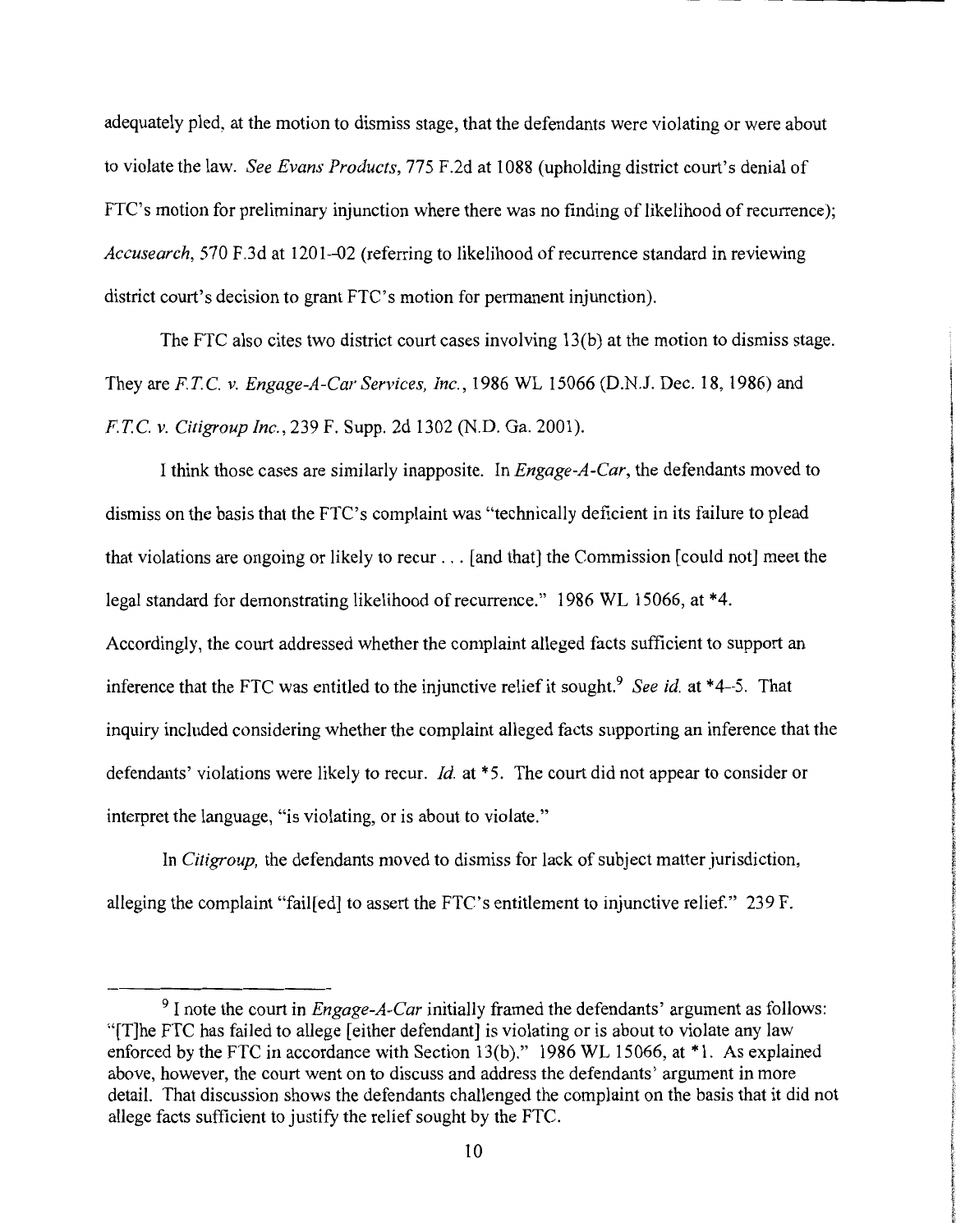Supp. 2d at 1305. In deciding the defendants' motion, the court characterized the defendants' argument as a Rule 12(b)(6) challenge to the FTC's claim for injunctive relief. *Id.* at 1305--06. Accordingly, the court referred to the likelihood ofrecurrence standard. *See id.* at 1306. Like the court in *Engage-A-Car,* however, the court in *Citigroup* did not appear to consider or interpret the language from  $(b)(1)$ , "is violating or is about to violate." Thus, I do not think the cases to which the FTC cites stand for the proposition that "is violating or is about to violate" is equivalent to the standard courts apply in deciding whether an injunction should issue.

Having rejected the FTC's arguments in regard to the likelihood of recurrence standard, I now consider whether the complaint alleges facts that plausibly suggest ViroPharma "is about to violate" a law enforced by the FTC.

In my opinion, it does not. While the forty-five-page complaint contains specific factual allegations in regard to ViroPharma's conduct from March 2006 to April 2012, it contains nothing by way of facts that plausibly suggest ViroPharma "is about to violate" any law. The complaint maintains, "ViroPharma is engaged in the business of, among other things, developing, manufacturing, and marketing branded drug products, including *inter alia,* Cinryze." (D.I. 2 ~ 8). At oral argument, the FTC argued that "ViroPharma is perfectly positioned to commit [] future violations. . . . They have a blockbuster drug in the pipeline . . . that's being marketed already called Cinryze." (Tr. at 45:1-5). The FTC represented that while it did not think Cinryze is "ripe for generic entry at this point," it is "a drug that is the same type of significance as Vancocin was." *(Id.* at 45:6-8). None of those facts are alleged in the complaint, however. Other than noting ViroPharma markets drugs including Cinryze, the complaint states only in a conclusory fashion, "Absent an injunction, there is a cognizable danger that ViroPharma will engage in similar conduct . . . " (D.I.  $2 \P 150$ ). It alleges further that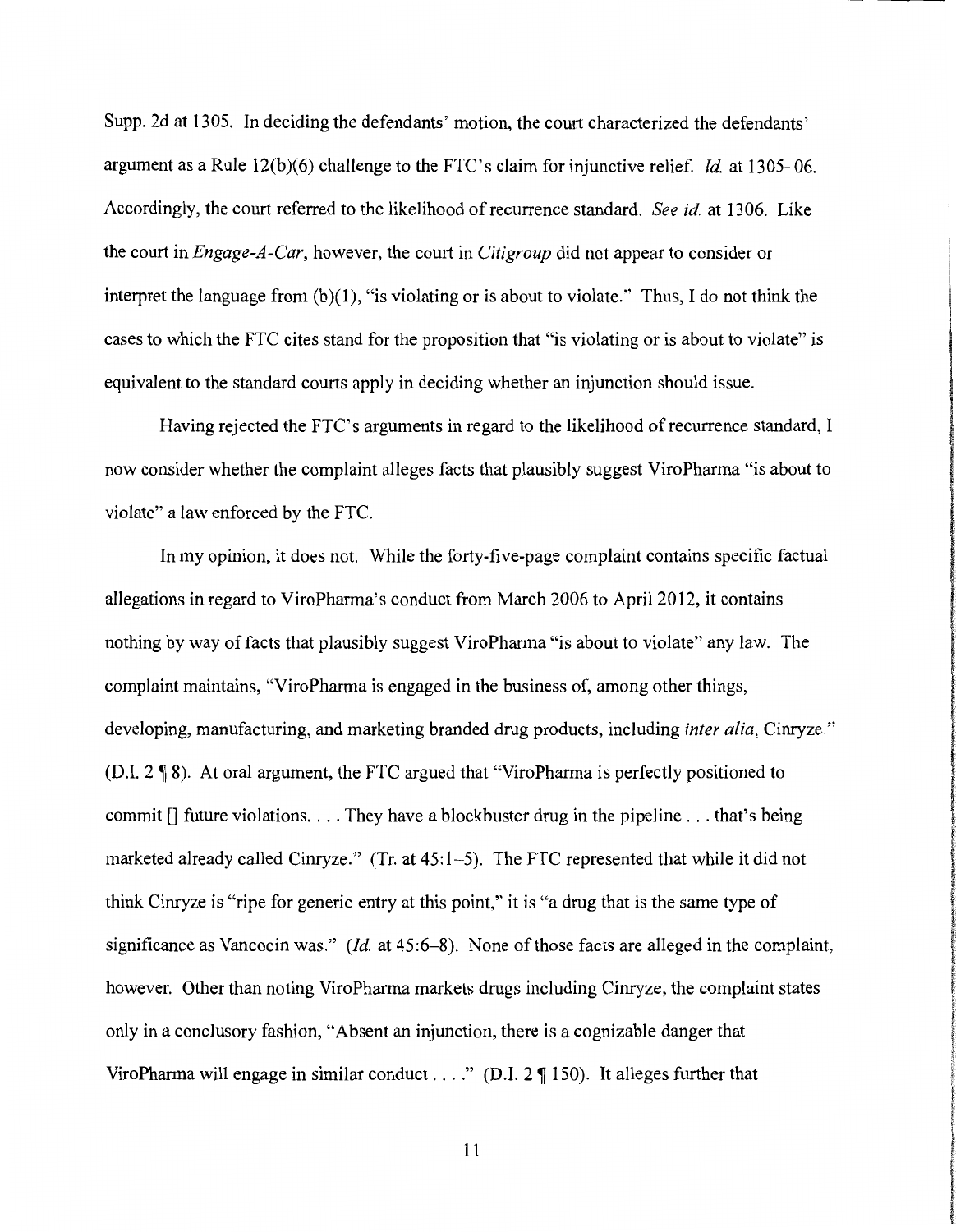"ViroPharma has the incentive and opportunity to continue to engage in similar conduct in the future. At all relevant times, ViroPharma marketed and developed drug products for commercial sale in the United States, and it could do so in the future." *(Id.* 151). I do not think these allegations, without more, plausibly suggest ViroPharma is "about to violate" any law enforced by the FTC, particularly when the alleged misconduct ceased almost five years before filing of the complaint. Thus, having accepted the complaint's factual allegations as true and having viewed those allegations in the light most favorable to the FTC, I find the complaint fails to adequately plead facts allowing for the reasonable inference that ViroPharma is "about to violate" a law enforced by the FTC pursuant to Section 13(b).

# **B.** *Noerr-Pennington*

ViroPharma further argues for dismissal on the basis that the petitioning conduct at issue is immune from challenge under the *Noerr-Pennington* doctrine. (D.I. 20 at 26).

*"Noerr-Pennington* provides broad immunity from liability to those who petition the government, including administrative agencies and courts, for redress of their grievances." *Hanover 3201 Realty, LLC v. Village Supermarkets, Inc.,* 806 F.3d 162, 178 (3d Cir. 2015) (citing *Cal. Motor Transp. Co. v. Trucking Unlimited,* 404 U.S. 508, 510 (1972)). "Although *Noerr-Pennington* is a powerful shield, it is not absolute." *Id.* The so-called "sham exception" applies where petitioning is "a mere sham to cover what is actually nothing more than an attempt to interfere directly with business relationships of a competitor." *Eastern R.R. Presidents Conference v. Noerr Motor Freight, Inc.,* 365 U.S. 127, 144 (1961); *see also City of Columbia v. Omni Outdoor Advert., Inc.,* 499 U.S. 365, 380 (1991).

In deciding whether petitioning activity falls under the sham exception, courts apply two different standards depending on whether there is a single petition or a series of petitions at issue.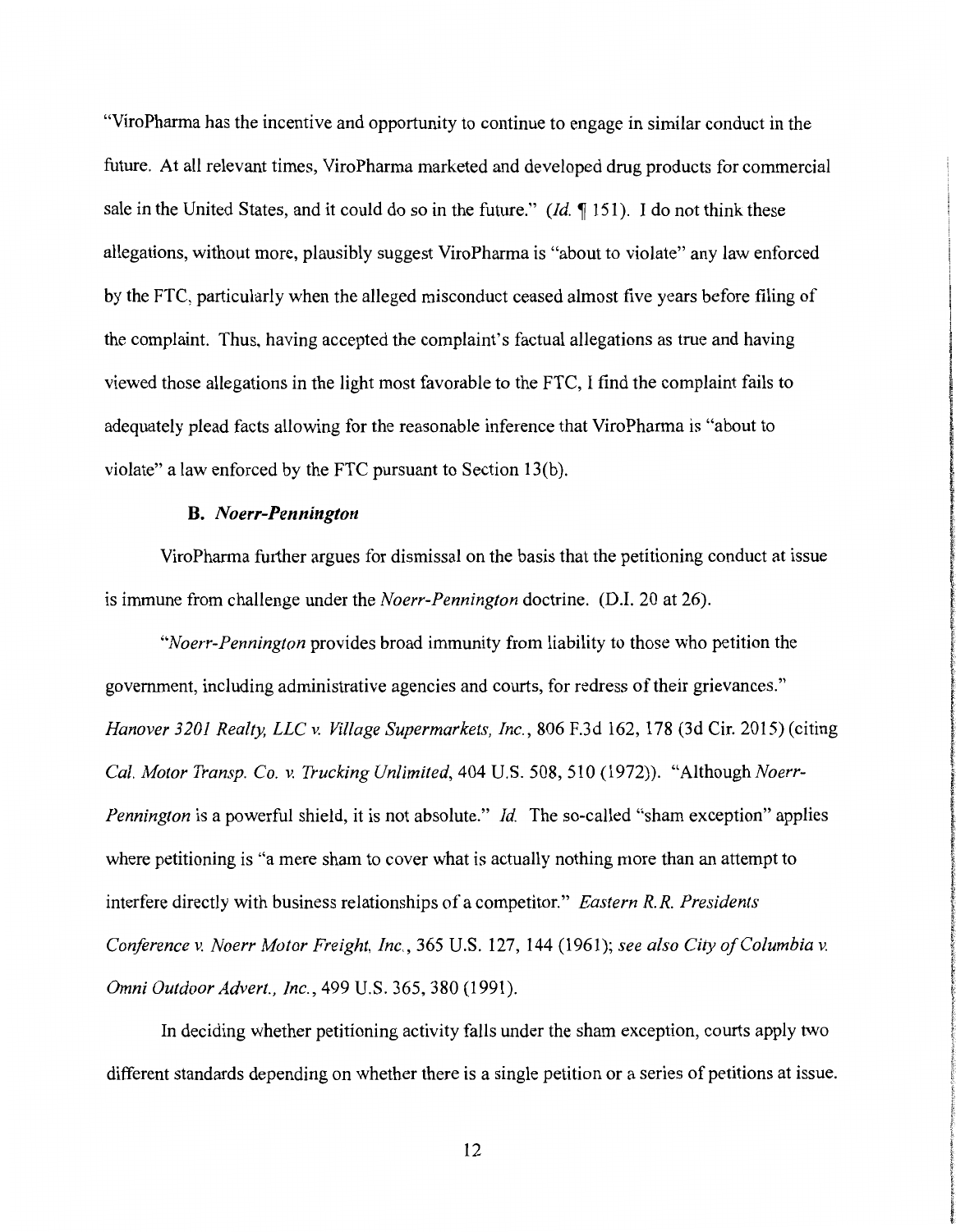*See Hanover 3201,* 806 F.3d at 180. When a series of petitions is at issue, the standard from *California Motor applies. Id.* "Th[at] inquiry asks whether a series of petitions were filed with or without regard to merit and for the purpose of using the governmental process (as opposed to the outcome of that process) to harm a market rival and restrain trade." *Id.* When there is only one alleged sham petition, on the other hand, the standard from *Professional Real Estate investors, Inc. v. Columbia Pictures Industries, Inc.,* 508 U.S. 49 (1993), applies. *Id.* That standard involves two parts, the first of which requires a showing that the petition was objectively baseless. *See id.* 

In this case, the parties dispute whether the activity at issue constitutes one petition or a series of petitions. The FTC argues that ViroPharma's filings constitute a series of petitions. (D.I. 22 at 30). Accordingly, the FTC maintains that *California Motor* applies, and the complaint adequately alleges ViroPharma's petitioning activity was a sham under that standard. *(Id. at 30, at 30, at 30,* 33). Alternatively, the FTC argues that even if *Professional Real Estate* were to apply, the complaint adequately alleges that ViroPharma's petitioning activity was objectively baseless. *(Id.* at 35). By contrast, ViroPharma argues there is only one petition at issue. (D.I. 20 at 29). Accordingly, it maintains *Professional Real Estate* applies, and the complaint fails to adequately plead ViroPharma's conduct was a sham under that standard. *(Id.* at 29-30). According to ViroPharma, the complaint is inadequate even if *California Motor* were to apply. *(Id.* at 30).

I think the allegations in the complaint, taken as true, are sufficient at this stage to overcome ViroPharma's "presumptive antitrust immunity under the *Noerr-Pennington* doctrine." *See Otsuka Pharm. Co. v. Torrent Pharms. Ltd.,* 118 F. Supp. 3d 646, 656 (D.N.J. 2015). I agree with the FTC that whether ViroPharma's activity was in fact a sham under either standard is a factual inquiry, which cannot be resolved at the motion to dismiss stage. *See id.* at 657 (denying